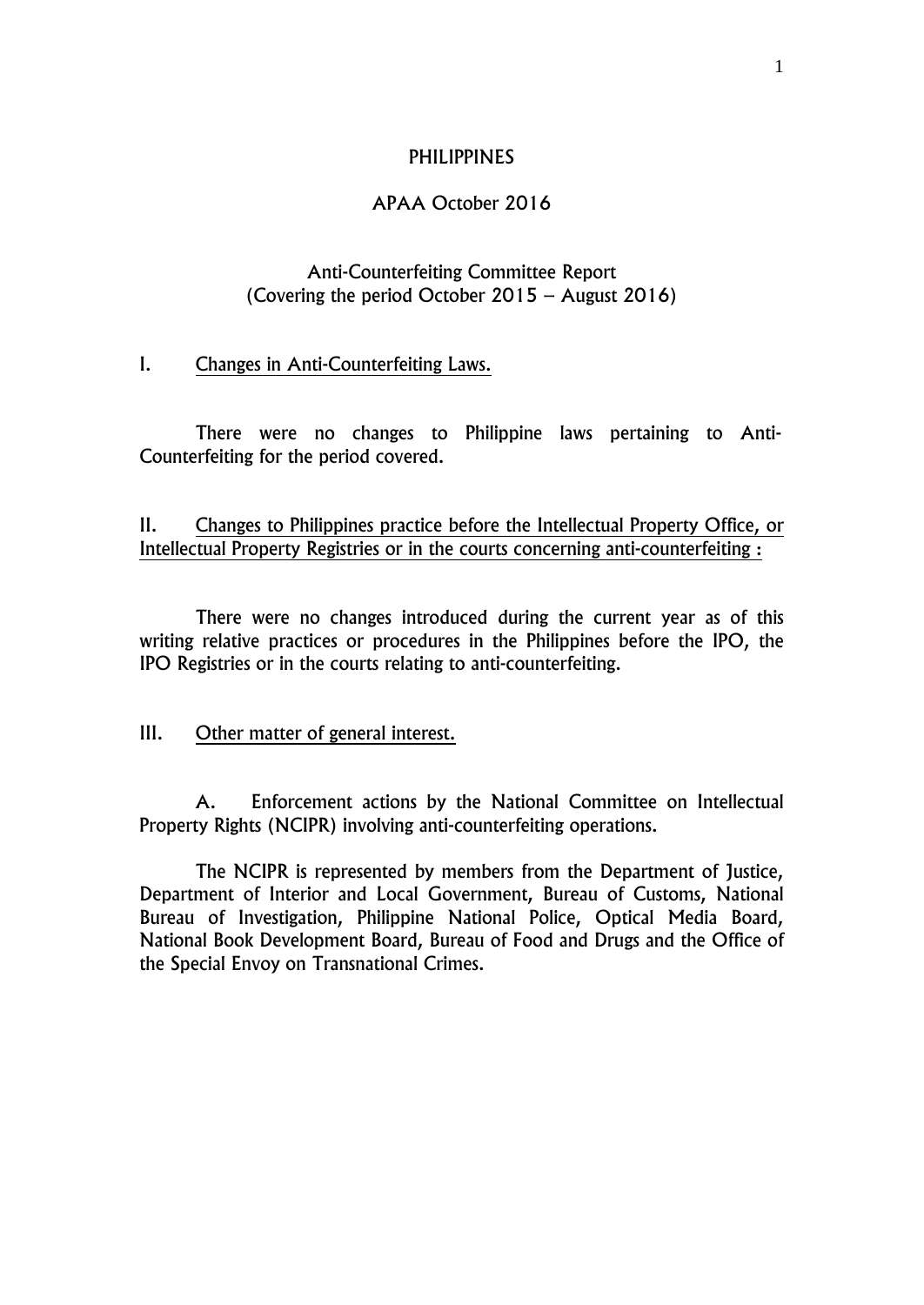| <b>AGENCY</b> | NO. OF OPERATIONS |                |                   |     |           | <b>QUANTITY</b>   | ╱         |                        |                                    |
|---------------|-------------------|----------------|-------------------|-----|-----------|-------------------|-----------|------------------------|------------------------------------|
|               | Inspection        | Plant<br>Audit | Search<br>Warrant | WSD | Pieces    | Cartons/<br>Sacks | Container | Replicating<br>Machine | <b>ESTIMATED</b><br>VALUE<br>(Php) |
| NBI           |                   |                | 251               |     | 311,252   | 1,578             |           |                        | 1,386,643,543.00                   |
| PNP           |                   |                | 105               |     | 35,082    | 312               |           |                        | 66,944,863.55                      |
| *OMB          | 1,507             |                |                   |     | 1,588,850 |                   |           |                        | 550,123,600.00                     |
| **BOC         |                   |                |                   |     |           |                   |           |                        |                                    |
| $*$ FDA       |                   |                |                   |     |           |                   |           |                        |                                    |
| TOTAL         | 1,507             |                | 356               | 0   | 1,935,184 | 1,890             |           |                        | 2,003,712,006.55                   |

# Summary of IP Enforcement Covering the Period 01 January – 30 December 2015

 $\overline{\phantom{a}}$ 

"no data for Nov and Dec 2015

\*\*no data for 2015

# Summary of IP Enforcement Covering the Period 01 January – 20 August 2016

|                                                              |            |                | <b>NO. OF OPERATIONS</b> |     | <b>QUANTITY</b> |                   |           |                        |                                           |
|--------------------------------------------------------------|------------|----------------|--------------------------|-----|-----------------|-------------------|-----------|------------------------|-------------------------------------------|
| <b>AGENCY</b>                                                | Inspection | Plant<br>Audit | Search<br>Warrant        | WSD | Pieces          | Cartons/<br>Sacks | Container | Replicating<br>Machine | <b>ESTIMATED</b><br><b>VALUE</b><br>(Php) |
| <b>NBI</b>                                                   |            |                | 166                      |     | 329,601         |                   |           |                        | PHP 535,654,472.00                        |
| PNP                                                          |            |                | 93                       | 1   | 84,944          | 1,656             |           |                        | PHP 19,486,992.00                         |
| OMB                                                          | 757        |                |                          |     | 764,740         | 1,159             |           |                        | PHP 267,659,180.00                        |
| *BOC                                                         |            |                |                          |     |                 |                   |           |                        |                                           |
| *FDA                                                         |            |                |                          |     |                 |                   |           |                        |                                           |
| **JOINT<br><b>OPERATIONS</b>                                 |            |                |                          |     |                 |                   |           |                        | PHP 2,000,000,000.00                      |
| TOTAL                                                        | 757        |                | 259                      | 1   | 1,179,285       | 2,815             |           |                        | PHP 2,822,800,644.00                      |
| *no data for the months of January to August<br>$2.41 - 1.7$ |            |                |                          |     |                 |                   |           |                        |                                           |

 $\bar{z}$ 

 $\epsilon$ 

\*\*http://www.manilatimes.net/boc-nbi-seize-p2b-fake-watches/260394/<br>\*\*\* NPI and ONE

WHY NBI and OMB no report for the period June to August 23, 2016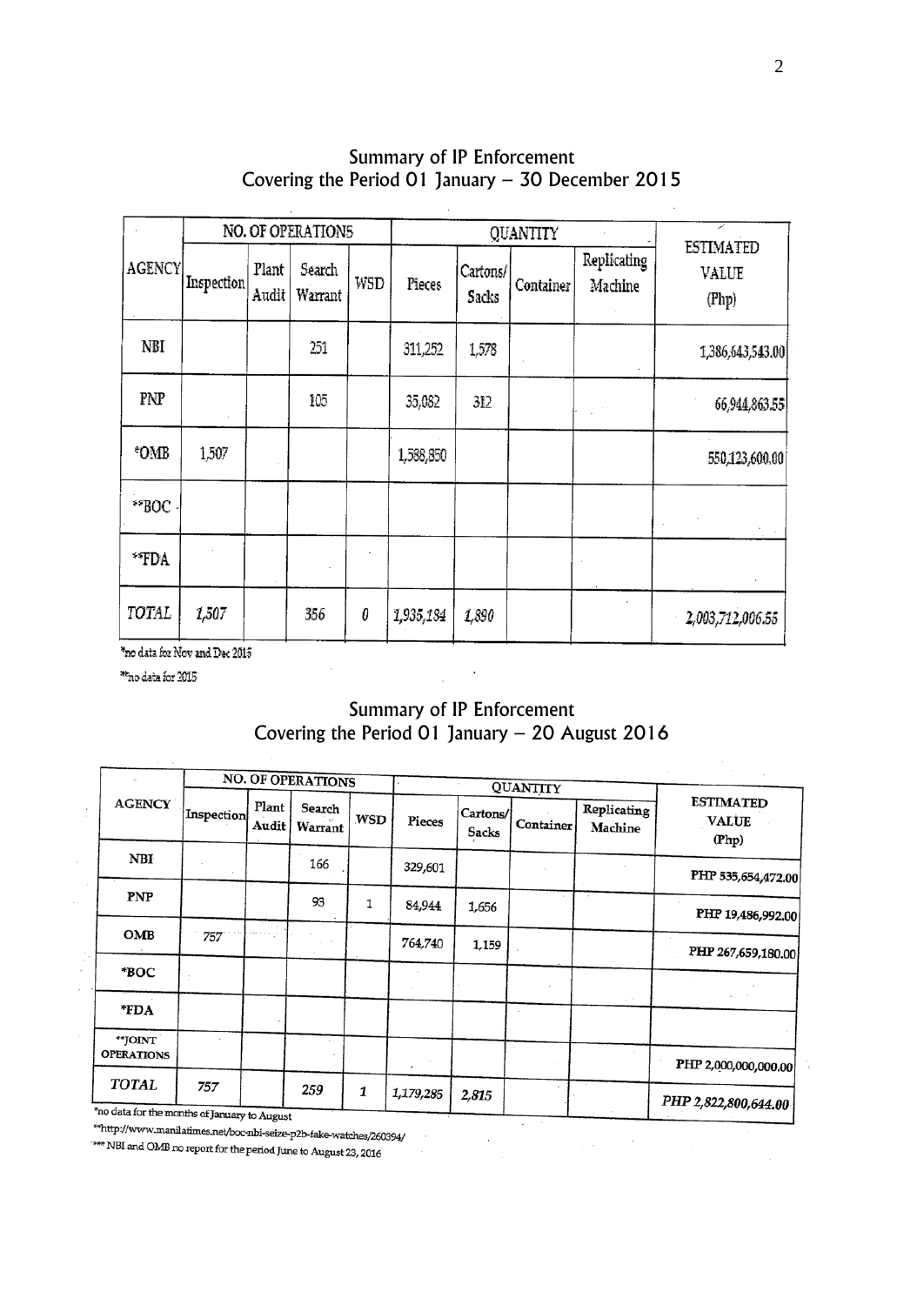B. The 5<sup>th</sup> Philippine Anti-Counterfeiting and Piracy Summit.

On October 26 2015, the 5<sup>th</sup> Annual Philippine Anti-Counterfeiting and Piracy Summit was held in Manila. With the theme "Building Cooperation Across Borders", the Summit tackled issues and prospects of cooperation on regional and international IP protection, enforcement and adjudication.

Well renowned experts on Intellectual Property spoke on various topics including:

- IP Protection, experiences of the Philippines, Japan and France;
- Role and Responsibilities of Intermediaries : Fighting Counterfeiting and Piracy in the Supply Chain;
- Digital Copyright Forensics;
- Brand Protection and Enforcement : Challenges and Best Practices;
- Investigation and Prosecution of Intellectual Property Crimes in the  $21^{st}$  Century; and
- Intellectual Property Awareness and Education : Challenges and Best Practices.

B. The Philippine Anti-Piracy Team (PTAP) consisting of members from the Optical Media Board, the National Bureau of Investigation and the Philippine National Police has been active in conducting operations against IP law violators:



## **[Inspection Operations Metro Manila](http://www.papt.org.ph/news.aspx?id=2&news_id=162&paging=1) Tuesday, May 17, 2016** OMB Agents were directed to conduct routine

inspections of business stalls at Mandaluyong, Pasig and Marikina, where illegal compact discs abound and openly sold to the public.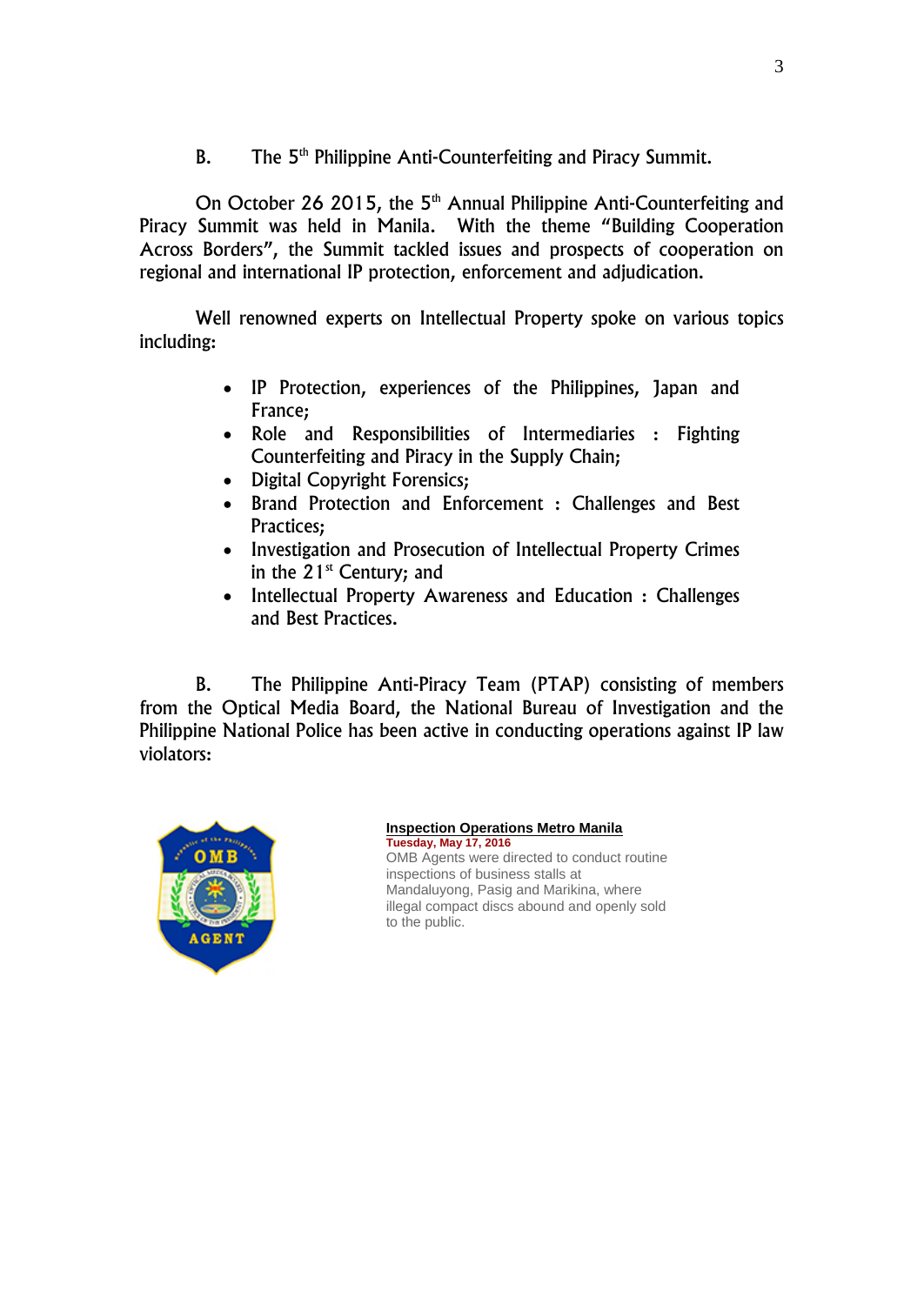









#### **[CD Replicating Facility at Clark Freeport](http://www.papt.org.ph/news.aspx?id=2&news_id=163&paging=1)  [Raided](http://www.papt.org.ph/news.aspx?id=2&news_id=163&paging=1) Friday, May 13, 2016**

Intro: On April 13, 2016, OMB Agents were directed to inspect Philippines Global Optic Media, Inc., located inside the Clark Freeport, Pampanga. Subject facility is licensed with the Optical Media Board, however, initial reports indicated that "parallel" CD replication was being done inside their premises (parallel replication is the act of copying illegal compact discs with legitimate copies).

#### **[OMB Inspects Wholesaler of Pirated](http://www.papt.org.ph/news.aspx?id=2&news_id=164&paging=1)  [Optical Media Discs](http://www.papt.org.ph/news.aspx?id=2&news_id=164&paging=1) Wednesday, April 13, 2016**

With the hardline intention of newly appointed OMB Chair Atty. Anselmo B. Adriano to intensify the campaign against pirated optical discs, as well as pursue its illicit sources, OMB Agents on Monday, April 11, 2016 inspected Mei-ah VCD Shop, located at 556 Tomas Mapua Street, Sta. Cruz, Manila.

#### **[OMB Conducts Inspection Operations in](http://www.papt.org.ph/news.aspx?id=2&news_id=165&paging=1)  [Metrowalk Ortigas and Quezon City](http://www.papt.org.ph/news.aspx?id=2&news_id=165&paging=1) Friday, April 01, 2016**

Metrowalk Ortigas – With the intensified antipiracy campaign being implemented by newly appointed Chairman & CEO Atty. Anselmo B. Adriano, inspection operations were conducted by the Enforcement & Investigation Division (EID) in Metrowalk Ortigas, Pasig City and Arayat, Cubao, Quezon City, which resulted in the seizure of one hundred forty one (141) sacks of pirated CDs/DVDs having an estimated value of nineteen million seven hundred forty thousand pesos (PhP 19,740,000.00).

#### **[First Out of Town Inspection Operation](http://www.papt.org.ph/news.aspx?id=2&news_id=166&paging=1)  [under Atty. Anselmo B. Adriano](http://www.papt.org.ph/news.aspx?id=2&news_id=166&paging=1) Monday, April 11, 2016**

The Enforcement and Investigation Division (EID) of the Optical Media Board (OMB) conducted its first out of town inspection operations under the chairmanship of Atty. Anselmo B. Adriano in the province of Bulacan particularly Sta. Maria, Norzaragay and San Jose Del Monte City, respectively,on April 04, 2016.

#### **[Authorities swoop down on 6 businesses](http://www.papt.org.ph/news.aspx?id=2&news_id=160&paging=1)  [for alleged use of pirated software](http://www.papt.org.ph/news.aspx?id=2&news_id=160&paging=1)**

Six businesses in Southern Manila were recently raided for alleged use of unlicensed software.